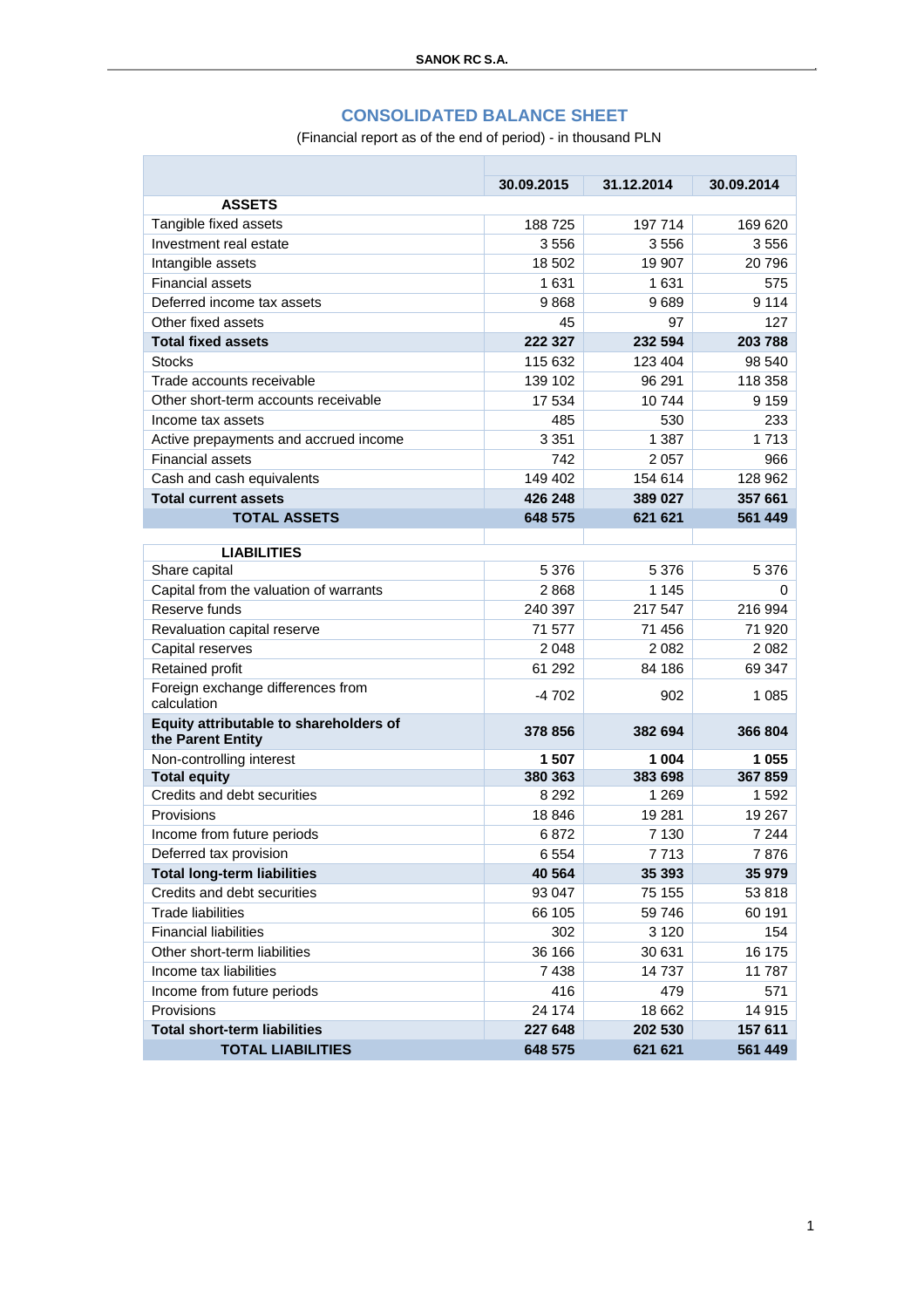# **CONSOLIDATED PROFIT AND LOSS ACCOUNT**

|                                                   | 01.07.2015 | 01.01.2015 | 01.07.2014 | 01.01.2014 |
|---------------------------------------------------|------------|------------|------------|------------|
|                                                   | 30.09.2015 | 30.09.2015 | 30.09.2014 | 30.09.2014 |
| Sales revenue                                     | 236 560    | 692 108    | 195 173    | 557 082    |
| Cost of sales                                     | 175 041    | 522 150    | 140 967    | 417 008    |
| <b>Gross profit on sales</b>                      | 61 519     | 169 958    | 54 206     | 140 074    |
| Selling cost                                      | 8816       | 27 704     | 8 1 4 7    | 23 001     |
| General and administrative expenses               | 16 945     | 54 234     | 9838       | 27 703     |
| <b>Core business result</b>                       | 35 758     | 88 0 20    | 36 221     | 89 370     |
| Other operating income                            | 1 0 1 9    | 5 2 5 2    | 513        | 2 1 2 9    |
| Other operating expenses                          | 1 663      | 3 2 9 2    | 302        | 2735       |
| <b>Operating result</b>                           | 35 114     | 89 980     | 36 432     | 88764      |
| Financial income                                  | $-221$     | 2 2 3 8    | 706        | 2 9 8 1    |
| <b>Financial expenses</b>                         | 749        | 465        | 910        | 3 2 9 4    |
| Result of hyperinflation                          | $\Omega$   | 0          | 328        | 483        |
| Pre-tax profit                                    | 34 144     | 91 753     | 36 556     | 88 934     |
| Income tax                                        | 6937       | 19793      | 7 0 8 4    | 18 0 20    |
| of witch                                          |            |            |            |            |
| current                                           | 7391       | 20868      | 7 190      | 19 152     |
| deferred                                          | $-454$     | $-1075$    | $-106$     | $-1132$    |
| <b>Net profit</b>                                 | 27 207     | 71 960     | 29 472     | 70 914     |
|                                                   |            |            |            |            |
| attributable to shareholders of the Parent Entity | 26 888     | 71 450     | 29 376     | 70857      |
| attributable to non-controlling interest          | 319        | 510        | 96         | 57         |
|                                                   |            |            |            |            |
| Weighted-average number of shares                 |            | 26 881 922 |            | 26 881 922 |
| Earnings per share                                |            | 2,66       |            | 2,64       |
| Weighted-average diluted number of shares         |            | 27 957 194 |            | 26 881 922 |
| Diluted earnings per share                        |            | 2,56       |            | 2,64       |
|                                                   |            |            |            |            |
| Revenue from sales of products                    | 213819     | 618 131    | 175 178    | 502 709    |
| Revenue from sales of goods and materials         | 17840      | 59 311     | 14 9 94    | 46 661     |
| Other revenues                                    | 4 9 0 1    | 14 6 66    | 5 0 0 1    | 7712       |
| Total sales revenue including                     | 236 560    | 692 108    | 195 173    | 557 082    |
| of witch                                          |            |            |            |            |
| revenue generated locally                         | 70 733     | 208 103    | 70844      | 205 695    |
| revenues from foreign contractors                 | 165827     | 484 005    | 124 329    | 351 387    |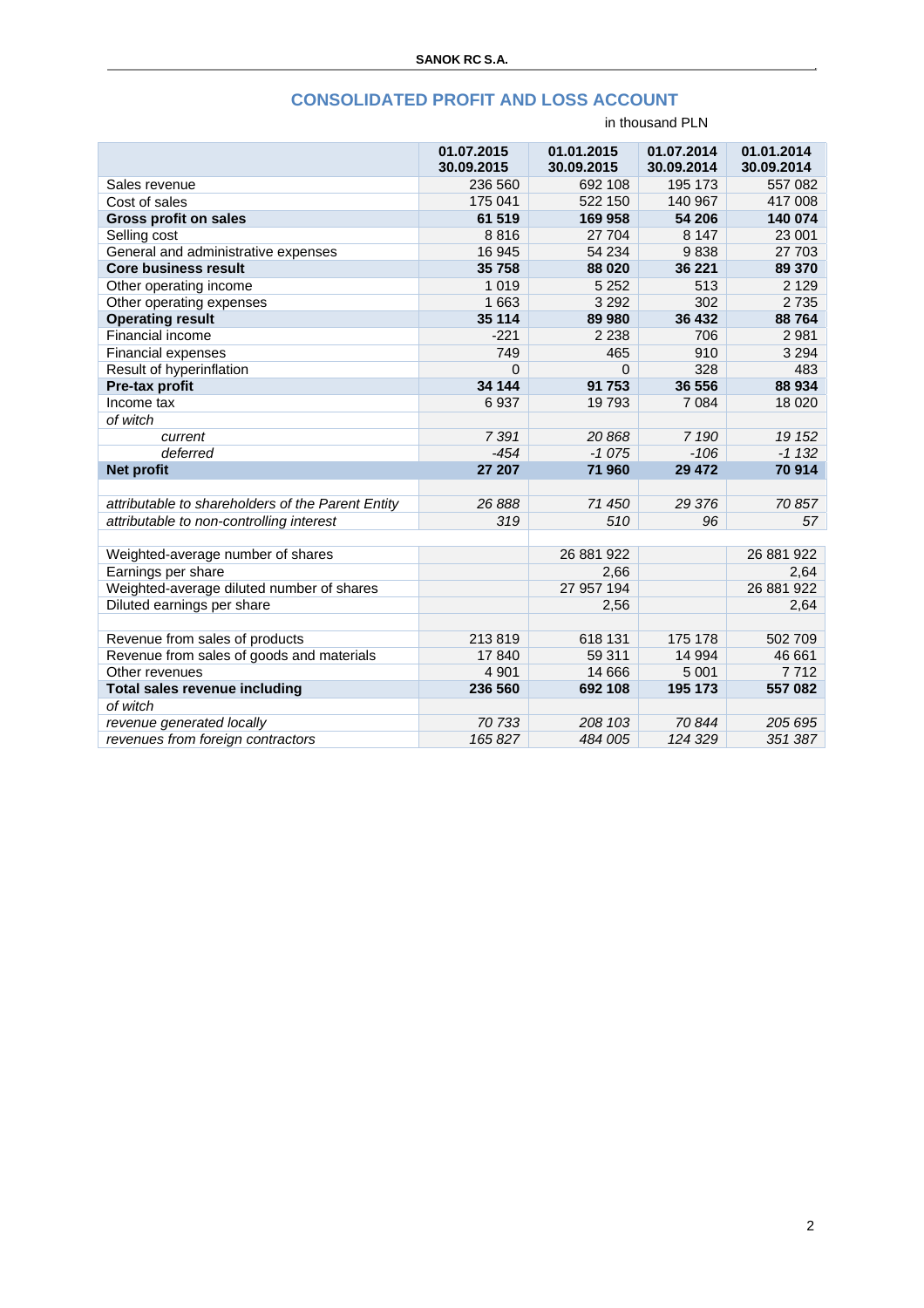| in thousand PLN                                                                                               |                                    |          |  |
|---------------------------------------------------------------------------------------------------------------|------------------------------------|----------|--|
|                                                                                                               | For the period from 01.01 to 30.09 |          |  |
|                                                                                                               | 2015                               | 2014     |  |
| Net profit                                                                                                    | 71 450                             | 70 857   |  |
| <b>Total adjustments:</b>                                                                                     | 2 2 7 1                            | 28710    |  |
| Profit attributable to the non-controlling shareholders                                                       | 510                                | 57       |  |
| Depreciation<br>$\equiv$                                                                                      | 27775                              | 26 739   |  |
| Net foreign exchange (gains) losses<br>÷                                                                      | -480                               | -80      |  |
| Net interest and dividends<br>$\equiv$                                                                        | 633                                | 710      |  |
| Income tax on profit before taxation                                                                          | 20868                              | 19 152   |  |
| (Gains) losses from investing activities<br>$\equiv$                                                          | $-1569$                            | $-1856$  |  |
| Change in provisions<br>$\equiv$                                                                              | 3918                               | 2 2 6 1  |  |
| Change in stocks<br>$\qquad \qquad -$                                                                         | 7 772                              | 4253     |  |
| Change in accounts receivable<br>$\hspace{0.1in} \hspace{0.1in} \hspace{0.1in} \hspace{0.1in} \hspace{0.1in}$ | $-43877$                           | $-17013$ |  |
| Change in liabilities<br>-                                                                                    | 16 446                             | 5 1 1 6  |  |
| Change in active prepayments and accrued income<br>$\equiv$                                                   | $-2412$                            | $-2058$  |  |
| Other adjustments<br>$\equiv$                                                                                 | 533                                | $-503$   |  |
| Income tax paid<br>$\equiv$                                                                                   | $-27846$                           | $-8068$  |  |
| Net cash from operating activities                                                                            | 73 721                             | 99 567   |  |
| Income from sales of tangible and intangible fixed<br>assets                                                  | 12 232                             | 7816     |  |
| Acquisition of tangible and intangible fixed assets                                                           | -34 569                            | -26 685  |  |
| Dividend paid to minority shareholders                                                                        | $-15$                              | $-640$   |  |
| Other                                                                                                         | $-10406$                           | $-4713$  |  |
| Net cash from investing activities                                                                            | $-32758$                           | $-24222$ |  |
| Proceeds from credits taken                                                                                   | 196819                             | 1726     |  |
| Repayment of credits                                                                                          | $-171906$                          | $-7238$  |  |
| Exchange differences                                                                                          | 778                                | 245      |  |
| Interest paid                                                                                                 | $-631$                             | $-703$   |  |
| Dividend paid to shareholders                                                                                 | $-71237$                           | $-34091$ |  |
| Other                                                                                                         | -13                                | -94      |  |
| Net cash from financing activities                                                                            | -46 190                            | -40 155  |  |
| Change in cash                                                                                                | $-5227$                            | 35 190   |  |
| Change in cash resulting from foreign exchange<br>differences                                                 | 15                                 | $-65$    |  |
| Cash at beginning of period                                                                                   | 154 614                            | 93 567   |  |
| Change in net cash                                                                                            | $-5212$                            | 35 125   |  |
| Cash at end of period                                                                                         | 149 402                            | 128 692  |  |
| includina restricted cash                                                                                     | 1046                               | 851      |  |

## **CONSOLIDATED CASH FLOW STATEMENT**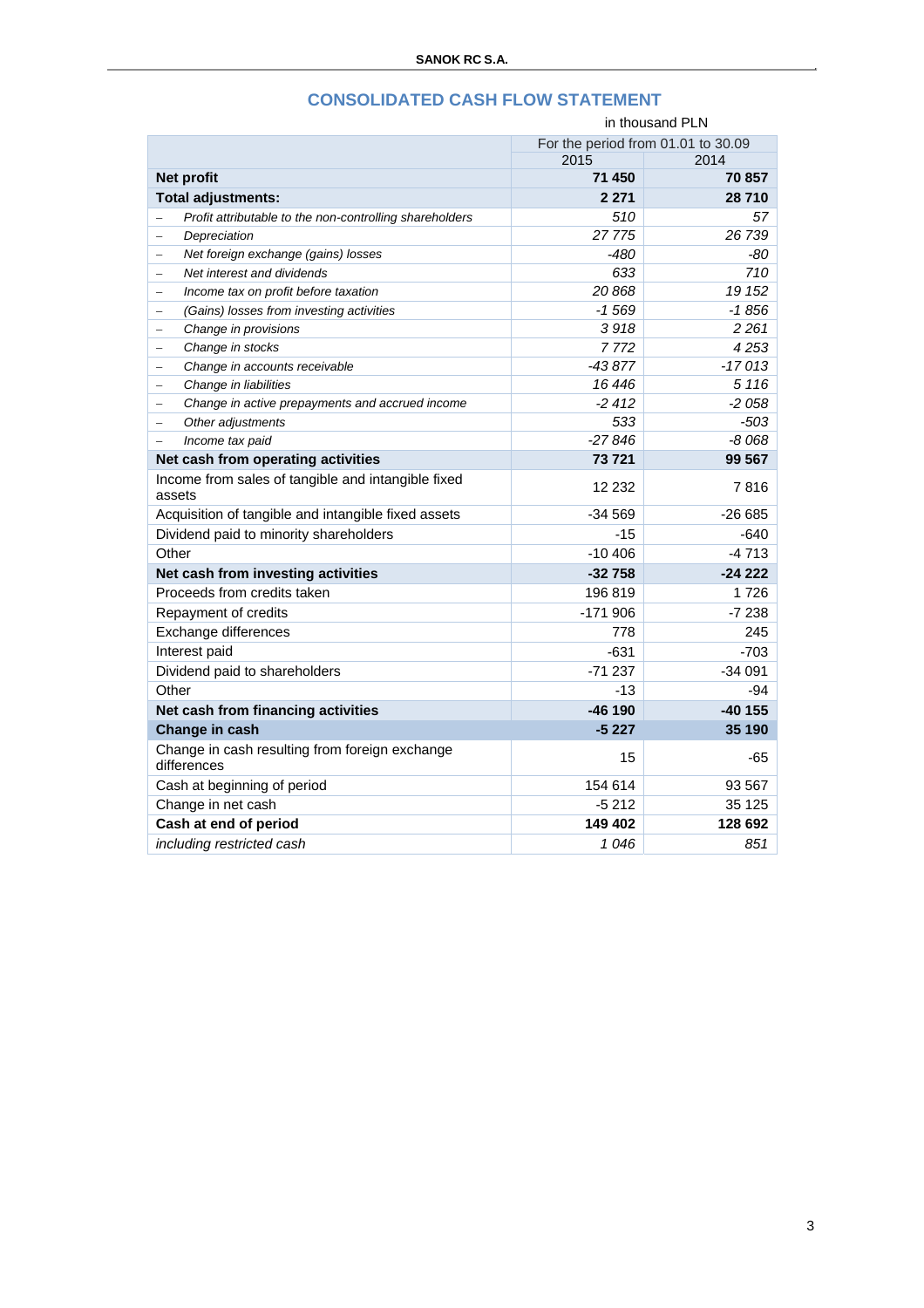## **BALANCE SHEET OF SANOK RC SA**

(Financial report as of the end of period) - in thousand PLN

|                                        | 30.09.2015 | 31.12.2014 | 30.09.2014 |  |
|----------------------------------------|------------|------------|------------|--|
| <b>ASSETS</b>                          |            |            |            |  |
| Tangible fixed assets                  | 134 573    | 142 714    | 128 870    |  |
| Investment real estate                 | 109        | 109        | 109        |  |
| Intangible assets                      | 17 529     | 19 162     | 20 084     |  |
| <b>Financial assets</b>                | 58 704     | 60 582     | 34 443     |  |
| Deferred income tax assets             | 7931       | 7812       | 7 209      |  |
| Other fixed assets                     | 45         | 97         | 127        |  |
| <b>Total fixed assets</b>              | 218 891    | 230 476    | 190 842    |  |
| <b>Stocks</b>                          | 61 267     | 69 871     | 64 808     |  |
| Trade accounts receivable              | 121 332    | 87 313     | 110 558    |  |
| Other short-term accounts receivable   | 11 566     | 4618       | 6 3 4 7    |  |
| Active prepayments and accrued income  | 1 1 5 6    | 549        | 1 0 3 3    |  |
| <b>Financial assets</b>                | 8915       | 1 4 9 3    | 168        |  |
| Cash and cash equivalents              | 133 906    | 141 557    | 124 498    |  |
| <b>Total current assets</b>            | 338 142    | 305 401    | 307 412    |  |
| <b>TOTAL ASSETS</b>                    | 557 033    | 535 877    | 498 254    |  |
|                                        |            |            |            |  |
| <b>LIABILITIES</b>                     |            |            |            |  |
| Share capital                          | 5 3 7 6    | 5 3 7 6    | 5 3 7 6    |  |
| Reserve funds                          | 219 287    | 202 760    | 202 207    |  |
| Revaluation capital reserve            | 67 246     | 66 987     | 67453      |  |
| Capital from the valuation of warrants | 2868       | 1 1 4 5    | $\Omega$   |  |
| Retained profit                        | 73512      | 87 762     | 69706      |  |
| <b>Total shareholders' equity</b>      | 368 289    | 364 030    | 344 742    |  |
| Provisions                             | 14 8 52    | 15 500     | 15 662     |  |
| Income from future periods             | 6834       | 7 0 9 2    | 7 2 0 3    |  |
| Deferred tax provision                 | 4 9 64     | 6 0 67     | 6 183      |  |
| <b>Total long-term liabilities</b>     | 26 650     | 28 659     | 29 048     |  |
| Credits and debt securities            | 85 396     | 63 697     | 41 704     |  |
| <b>Trade liabilities</b>               | 46 852     | 38746      | 47 807     |  |
| <b>Financial liabilities</b>           | 76         | 2 3 9 3    | 11         |  |
| Other short-term liabilities           | 6 0 03     | 8651       | 8851       |  |
| Income tax liabilities                 | 7 198      | 14703      | 11 689     |  |
| Income from future periods             | 410        | 463        | 527        |  |
| Provisions                             | 16 159     | 14 535     | 13875      |  |
| <b>Total short-term liabilities</b>    | 162 094    | 143 188    | 124 464    |  |
| <b>TOTAL LIABILITIES</b>               | 557 033    | 535 877    | 498 254    |  |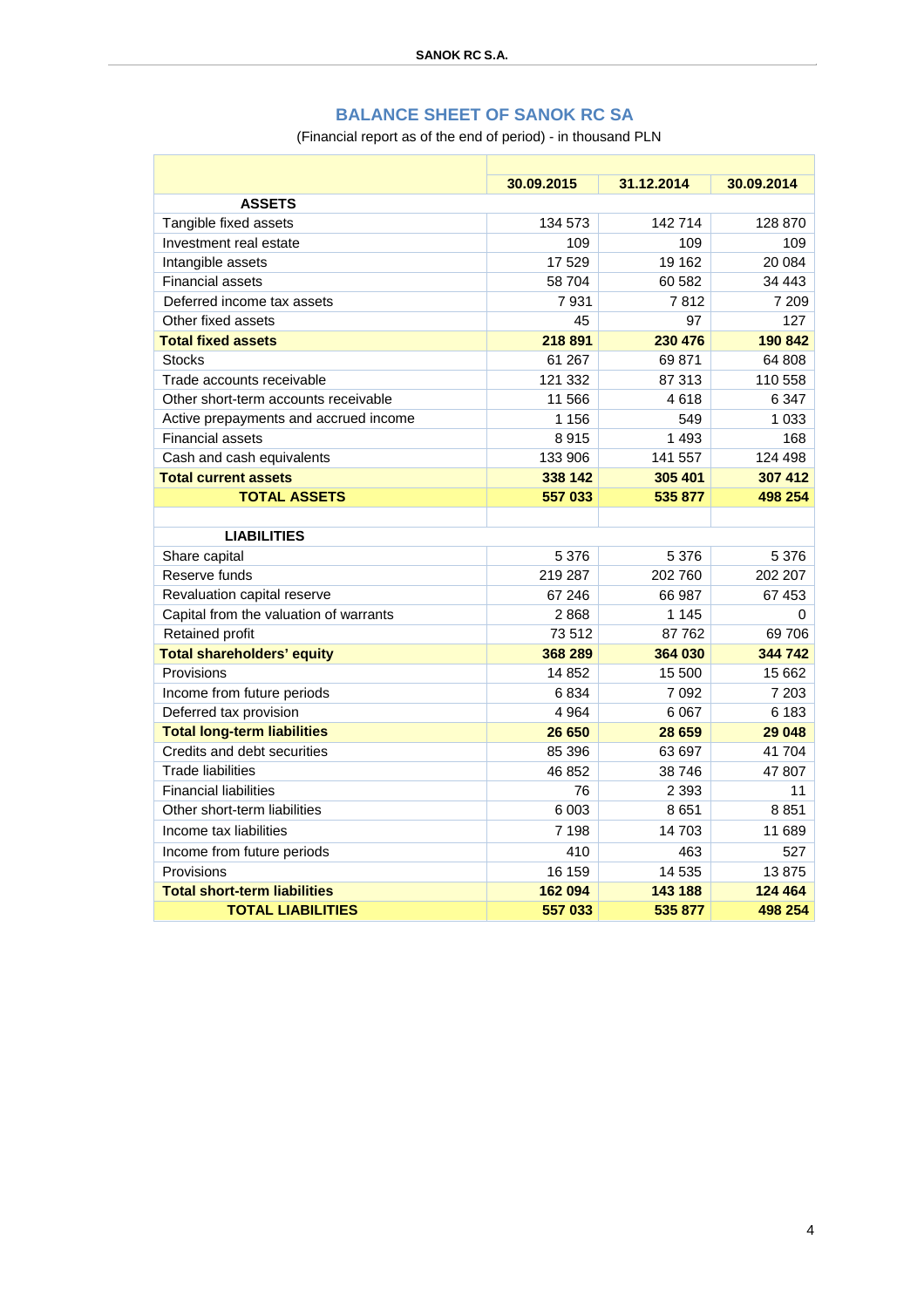### **PROFIT AND LOSS ACCOUNT OF SANOK RC SA**

#### in thousand PLN

|                                           | 01.07.2015<br>30.09.2015 | 01.01.2015<br>30.09.2015 | 01.07.2014<br>30.09.2014 | 01.01.2014<br>30.09.2014 |
|-------------------------------------------|--------------------------|--------------------------|--------------------------|--------------------------|
| Sales revenue                             | 157 335                  | 463 748                  | 161 705                  | 462755                   |
| Cost of sales                             | 116 192                  | 344 154                  | 117 262                  | 347 961                  |
| <b>Gross profit on sales</b>              | 41 143                   | 119 594                  | 44 4 43                  | 114 794                  |
| Selling cost                              | 4 0 4 8                  | 11 175                   | 4633                     | 12709                    |
| General and administrative expenses       | 6 1 9 2                  | 20 975                   | 7073                     | 19 385                   |
| <b>Core business result</b>               | 30 903                   | 87 444                   | 32737                    | 82 700                   |
| Other operating income                    | 265                      | 1 470                    | 212                      | 1576                     |
| Other operating expenses                  | 1 2 8 0                  | 2694                     | 186                      | 2 1 7 1                  |
| <b>Operating result</b>                   | 29 8 88                  | 86 220                   | 32763                    | 82 105                   |
| Financial income                          | 687                      | 3748                     | 609                      | 4 9 8 5                  |
| <b>Financial expenses</b>                 | $-53$                    | $-1837$                  | $-85$                    | 385                      |
| Pre-tax profit                            | 30 628                   | 91 805                   | 33 457                   | 86 705                   |
| Income tax                                | 5978                     | 18 293                   | 6584                     | 16 999                   |
| of witch                                  |                          |                          |                          |                          |
| current                                   | 6 6 6 4                  | 19 255                   | 6695                     | 17987                    |
| deferred                                  | $-686$                   | $-962$                   | $-111$                   | $-988$                   |
| <b>Net profit</b>                         | 24 650                   | 73 512                   | 26 873                   | 69706                    |
|                                           |                          |                          |                          |                          |
| Weighted-average number of shares         |                          | 26 881 922               |                          | 26 881 922               |
| Earnings per share                        |                          | 2,73                     |                          | 2,59                     |
| Weighted-average diluted number of shares |                          | 27 957 194               |                          | 26 881 922               |
| Diluted earnings per share                |                          | 2,63                     |                          | 2,59                     |
|                                           |                          |                          |                          |                          |
| Revenue from sales of products            | 154 048                  | 451 461                  | 156 136                  | 453 057                  |
| Revenue from sales of goods and materials | 252                      | 1569                     | 523                      | 1986                     |
| Other revenues                            | 3 0 3 5                  | 10718                    | 5 0 4 6                  | 7712                     |
| <b>Total sales revenue including</b>      | 157 335                  | 463 748                  | 161 705                  | 462755                   |
| of witch                                  |                          |                          |                          |                          |
| revenue generated locally                 | 54 663                   | 162 216                  | 52 498                   | 155 423                  |
| revenues from foreign contractors         | 102 672                  | 301 532                  | 109 207                  | 307 332                  |